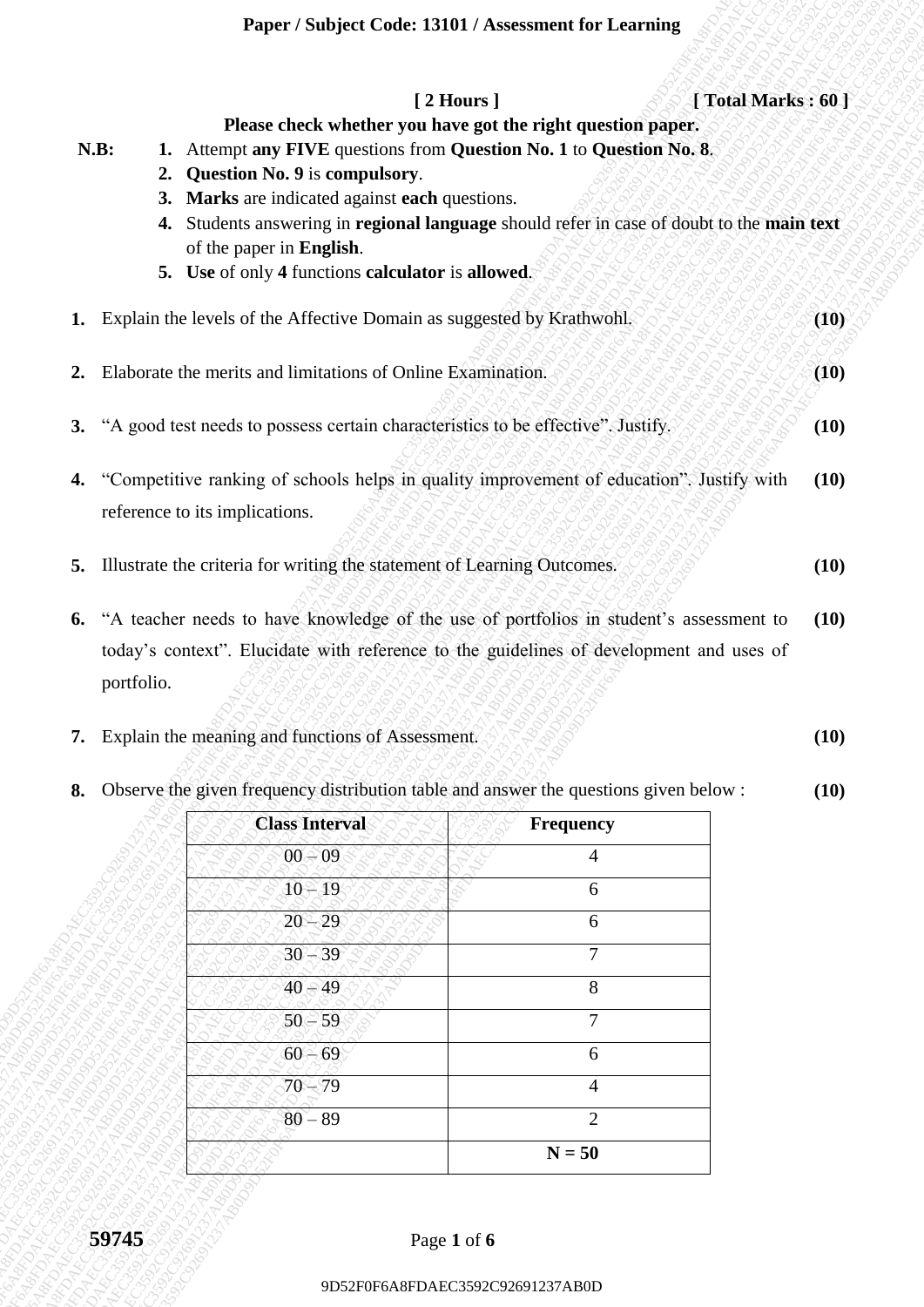## **Paper / Subject Code: 13101 / Assessment for Learning**

- a) Calculate the mean of the given distribution by the Assumed mean method and interpret the result. **(05)**
- b) If S. D. = 9.5, then interpret, the results with respect to Normal Probability Curve. **(03)**
- 9) Calculate for mean of the given distribution by the Assumed main method and (05) interpret the result.<br>
0) IE A 3 = 9.3. About interpret, the results with respect to Nexand Probability Charses<br>
(a) IE A 2 = 9. About int 9D Calculate the account of the given dissistance by the Assumed method such and infinite and particular temperature and Afores and Afores and Afores (2003)<br>
9D F6. D. 29 S. Development, the results with 1976 or 70 and Ram 9D52F0F6A8FDAEC3592C92691237AB0D9D52F0F6A8FDAEC3592C92691237AB0D9D52F0F6A8FDAEC3592C92691237AB0D9D52F0F6A8FDAEC3592C92691237AB0D9D52F0F6A8FDAEC3592C92691237AB0D9D52F0F6A8FDAEC3592C92691237AB0D Paper / Subject Code: 1300 / Assessment for Learning<br>
10 Calculus the noral of the given distribution by the Assumed param motion data (195)<br>
by Harper the reach calculus (196, 200)<br>
115 AD-1953. Notes (Alcohorning .<br>
107 Paper / Studyet Code: 13393 / Assessment for Learning<br>
9D Calculate the word of the given distribution by the Acumal Probability Care<br>
9D DECS 10 = 93. Guarning the results with respect to Portual Probability Care<br>
9D For 9D627 FSubject Code: 13401 Varsessment for Learning<br>
2) Calculates the means of the chiracters for means of the chiracters of the chiracter of the means of the chiracters of the chiracters of the chiracters of the chiract Proper / Substitute Code 13101/ Assessment for Learning<br>
9D Calculates the mean of the gave distribution by the Assumed Society and Capacitan in the Capacitan of Capa<br>
9D LET S. Desiminates the Schwartz Harvard Schwartz (C Proper Shohyer Code L3VM / Assessment for Learning<br>
9D Calculates the main of the given distribution by the Assument distribution of the mail of the STAB of the STAB of the main of the main of the stab of the stab of the s Proper Shohyer Code L3VM / Assessment for Learning<br>
9D Calculates the main of the given distribution by the Assument distribution of the mail of the STAB of the STAB of the main of the main of the stab of the stab of the s Proper Shohyer Code L3VM / Assessment for Learning<br>
9D Calculates the main of the given distribution by the Assument distribution of the mail of the STAB of the STAB of the main of the main of the stab of the stab of the s Proper Shohyer Code L3VM / Assessment for Learning<br>
9D Calculates the main of the given distribution by the Assument distribution of the mail of the STAB of the STAB of the main of the main of the stab of the stab of the s Proper Shohyer Code L3VM / Assessment for Learning<br>
9D Calculates the main of the given distribution by the Assument distribution of the mail of the STAB of the STAB of the main of the main of the stab of the stab of the s Paper / Sendyr Cord-133101 / Assessment for Learning<br>
42 Catoline the racial of the result.<br>
123 D. = 9.5. then himitaged. he result.<br>
123 D. = 9.5. then himiagn the results with respect to Normal Postability Corea.<br>
133 D Paper / Sindylet Code: 13391 / Assessment for Learning<br>
9D Calculati the mean of the given distribution by the Assessment indian method and OSS<br>
10 St 592 - 23, the bistopre che cannot<br>
9D A Lateraty Universe Section 29: 1 Paper / Subject Code: 1390 1/ Associate for Learning<br>
9) Calculate the conton of the given distribution by the Assument policies and the Code and Case of the Case of the Case of the Case of the Case of the Case of the Case Paper / Nedipet Octobe 13901 / Associated for Learning<br>
a) Calculate be recard of the greater institution by the counter resident must method and (05)<br>
by C9. Box 0.4.0.1 minimizes, the method with transport in Paris (3) Paper / Studyact Civice 137001 / Newsament for Learning<br>
0 Calculate the new the study of the present of the study of the study of the study of the study of the study of the study of the study of the study of the study of Puper / Startjert Code: ISIN / Assessment for Learning<br>
4) Calculates the mean of the phoen distribution by the Assessment migran mechanical of the<br>
10 In Mathematics text, Successive with the sequence in National Universi Punper / Sunbject Code: 1310 / Assessment for Fearming<br>
9D Calculate the costal area of the given the costal with respect to Poussial Poloidability Careter (8)<br>
9D Calculate the second in Pick in respect to Poloidability C Paper / Soubjett Code: 13001 / Associated for Locating<br>
3D Calculate the result of the process that which the process the Poster and the result of the state of the result<br>
by I.G.D. and an integration between the results c) In a Mathematic test, Suresh's PR is 71 and Ramesh's PR is 61. Interpret and compare their performance. **(02)**
	- **9.** Attempt briefly any two of the following :  $\mathcal{L}(\mathcal{L}(\mathcal{L})) \cong \mathcal{L}(\mathcal{L}(\mathcal{L})) \cong \mathcal{L}(\mathcal{L}(\mathcal{L})) \cong \mathcal{L}(\mathcal{L}(\mathcal{L}))$ 
		- a) Criteria of constructive feedback.
		- b) Nature of Assessment.
		- c) Significance of External Examination.
		- d) Difference between Criterion Referenced Tests and Norm Referenced Tests.

**\_\_\_\_\_\_\_\_\_\_\_\_\_\_\_\_\_\_\_\_**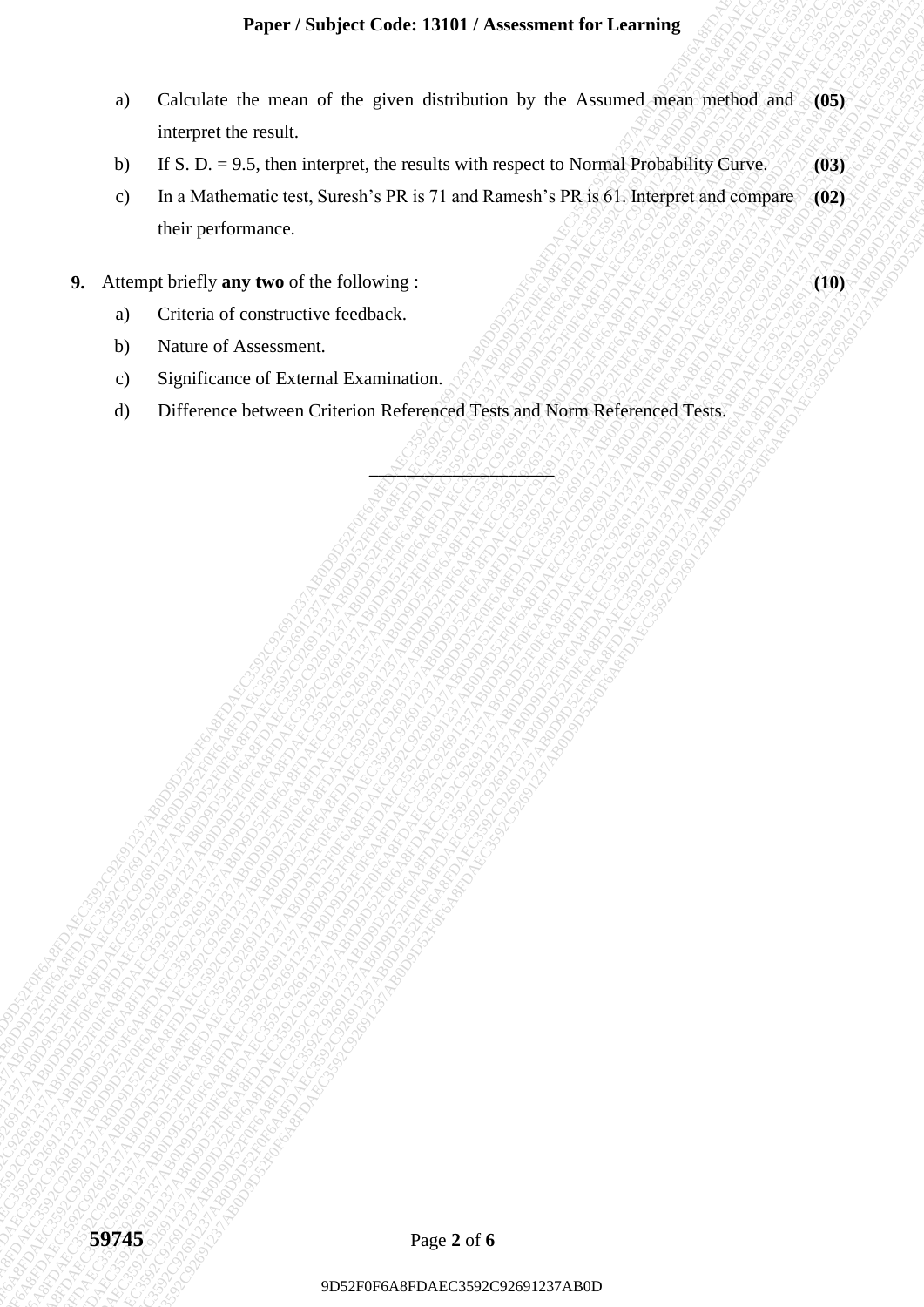## Paper / Subject Code: 13101 / Assessment for Learning

|    | (मराठी रुपांतर)                                                                                                                                                                                   |      |
|----|---------------------------------------------------------------------------------------------------------------------------------------------------------------------------------------------------|------|
|    | (२ तास)<br>(एकूण गुण : ६०)                                                                                                                                                                        |      |
|    | १. क्रॅथपॉल यांनी सुचविलेल्या भावात्मक क्षेत्राचे स्तर स्पष्ट करा.                                                                                                                                | (80) |
|    | २. ऑनलाइन परिक्षेचे गुण आणि मर्यादा सविस्तर लिहा.                                                                                                                                                 | (80) |
|    | ''चांगली चाचणी प्रभावी होण्याकरिता काही वैशिष्ट्यांची गरज असते''. समर्थन करा.                                                                                                                     | (१०) |
|    | ४. ''शाळेची स्पर्धात्मक क्रमवारी शिक्षणाची गुणवत्ता सुधारण्यासाठी मदत करते''. उपयोजना संदर्भात स्पष्ट<br>करा.                                                                                     | (80) |
|    | ५. अध्ययन निष्पत्तीची विधाने लिहिण्याचे निकुष सोदाहरण स्पष्ट करा.                                                                                                                                 | (90) |
|    | ६. ''वर्तमान संदर्भात, विद्यार्थ्यांच्या मूल्यांकनात शिक्षकास पोर्टफोलिओ वापराचे ज्ञान अवगत असणे गरजेचे<br>आहे''. पोर्टफोलिओ विकसित करण्याची मार्गदर्शक तत्त्वे आणि उपयोगाच्या संदर्भात विशद करा. | (80) |
| ७. | मूल्यनिर्धारणाचा अर्थ आणि कार्य स्पष्ट करा.                                                                                                                                                       | (१०) |

८. दिलेल्या वारंवारीता वितरणाचे निरिक्षण करा आणि खाली दिलेल्या प्रश्नांची उत्तरे लिहा.

| वगातर                     | वारंवारीता |
|---------------------------|------------|
| $-08$<br>$00-$            | Χ          |
| −्१९<br>$80^{\circ}$      | $\epsilon$ |
| २०<br>२९                  | $\epsilon$ |
| $30^\circ$<br>⊛ ३९        | ७          |
| $X\mathcal{E}$<br>$X_0 =$ | $\epsilon$ |
| 48<br>$40^{\circ}$        | ७          |
| 59<br>্হ ৎ                | $\epsilon$ |
| $90 - 68$                 | Χ          |
| $60 - 68$                 | २          |
|                           | $N = 40$   |

 $(04)$ 

 $(50)$ 

्ब) ्जर प्रमाण विचलन = 9.5 आहे, तर प्रसामान्य संभाव्य वक्राच्या संदर्भात अर्थबोधन करा.

अ)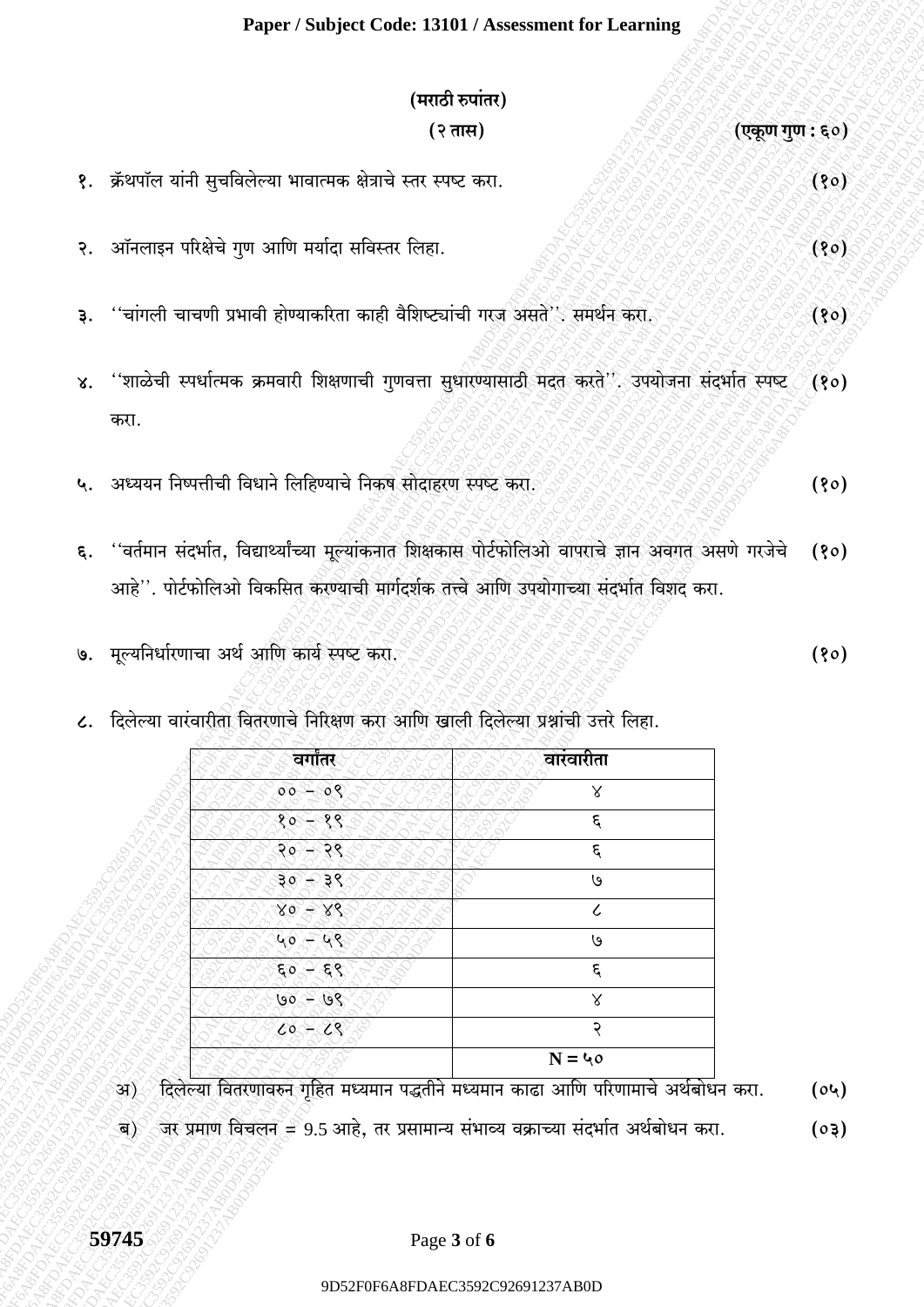गणिताच्या चाचणीत सुरेशचा शततमक क्रम 71 आहे आणि रमेशचा शततमक क्रम 61 आहे. (०२) क) अर्थबोधन करा आणि त्यांच्या संपादनाची तुलना करा.

 $(80)$ 

- ९. खालीलपैकी **कोणत्याही दोहों**वर थोडक्यात लिहा :
	- विधायक अभिप्रायाचे निकष. अ)
	- मूल्यनिर्धारणाचे स्वरुप. ब)
	- क) बाह्य परिक्षेचे महत्त्व.
	- ्<br>कसोटी संदर्भ आणि प्रमाण संदर्भ चाचण्यांमधील फरक ड)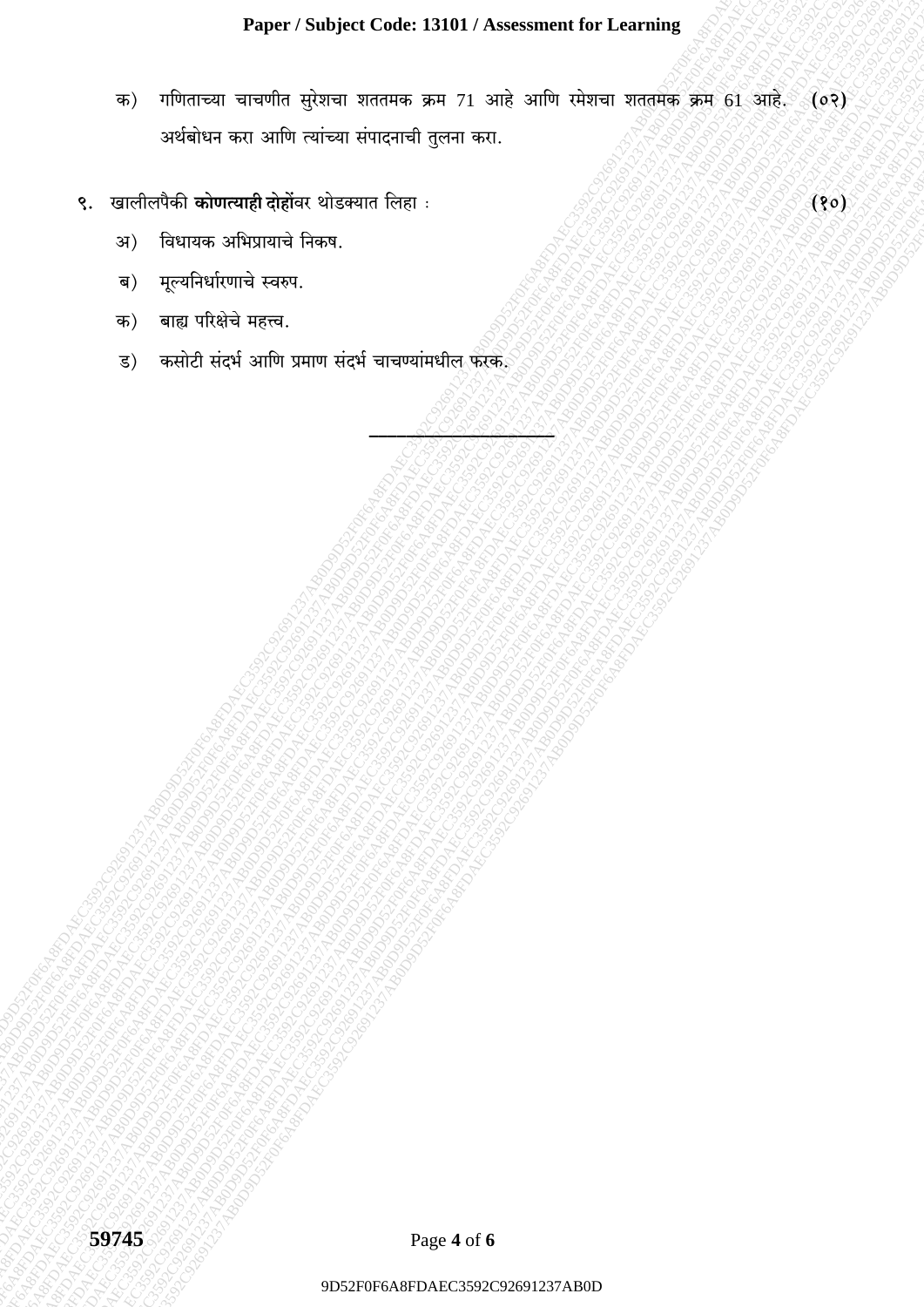## Paper / Subject Code: 13101 / Assessment for Learning

|                 | (हिंदी अनुवाद)                                                                                                                                                                                        |      |
|-----------------|-------------------------------------------------------------------------------------------------------------------------------------------------------------------------------------------------------|------|
|                 | (२ तास)<br>(एकूण गुण : ६०)                                                                                                                                                                            |      |
|                 | १.  क्रॅथवॉल द्वारा सुझाये गये संवेगात्म क्षेत्र के स्तर स्पष्ट कीजिए ।                                                                                                                               | (90) |
|                 | २. ऑनलाइन परिक्षा के गुण और मर्यादाए विस्तार से लिखिए ।                                                                                                                                               | (80) |
|                 | ३. ''अच्छी कसौटी परिणामकारक होने के लिए कुछ विशेषताओं की जरुरत होती है ।'' समर्थन कीजिए ।                                                                                                             | (80) |
|                 | ४. ''स्कूल का प्रतिस्पर्धी रैकिंग शिक्षा की गुणवत्ता सुधार में मदत करता है ।'' इसके उपयोजन के संदर्भ में<br>स्पष्ट कीजिए ।                                                                            | (80) |
|                 | ५.  अध्ययन निष्पत्ती के विधान लिखने के निकष उदाहरणसहीत स्पष्ट कीजिए ।                                                                                                                                 | (90) |
|                 | ६. ''वर्तमान संदर्भ, में विद्यार्थियों के मूल्यांकन के लिए पोर्टफोलिओ के उपयोग का ज्ञान शिक्षक को होना<br>आवश्यक है ।'' पोर्टफोलिओ विकास के मार्गदर्शक सिध्दांतों और उपयोग के संदर्भ में विशद कीजिए । | (90) |
|                 | ७. मूल्यांकन का अर्थ और कार्य स्पष्ट कीजिए ।                                                                                                                                                          | (90) |
| $\mathcal{L}$ . | दिए गये आवृत्ती वितरण का निरिक्षण कीजिए और निम्नलिखित प्रश्नों के उत्तर दीजिए ।                                                                                                                       |      |

| वर्गांतर                                 | <u>.<br/>वारंवारीता</u> |
|------------------------------------------|-------------------------|
| 08<br>0 <sup>o</sup>                     | $\mathsf{X}$            |
| १०<br>१९                                 | $\mathcal{E}$           |
| 20<br>۰o                                 | $\boldsymbol{\xi}$      |
| 30<br>३९                                 | ७                       |
| 80 <sub>o</sub><br>४९<br>e               | $\mathcal C$            |
| $\mathcal{L}_{\left( 0\right) }$<br>G.R. | ७                       |
| 60<br>६९                                 | $\mathcal{E}$           |
| 198<br>$\overline{\mathsf{SO}}$          | $\mathsf{X}$            |
| $-25$<br>co                              | २                       |
|                                          | $N = 40$                |

हिए गये वितरण में कल्पित मध्य का उपयोग करते हुए मध्य की गणना और परिणाम का अर्थ विवेचन (०५) े अ ्<br>कीजिए ।